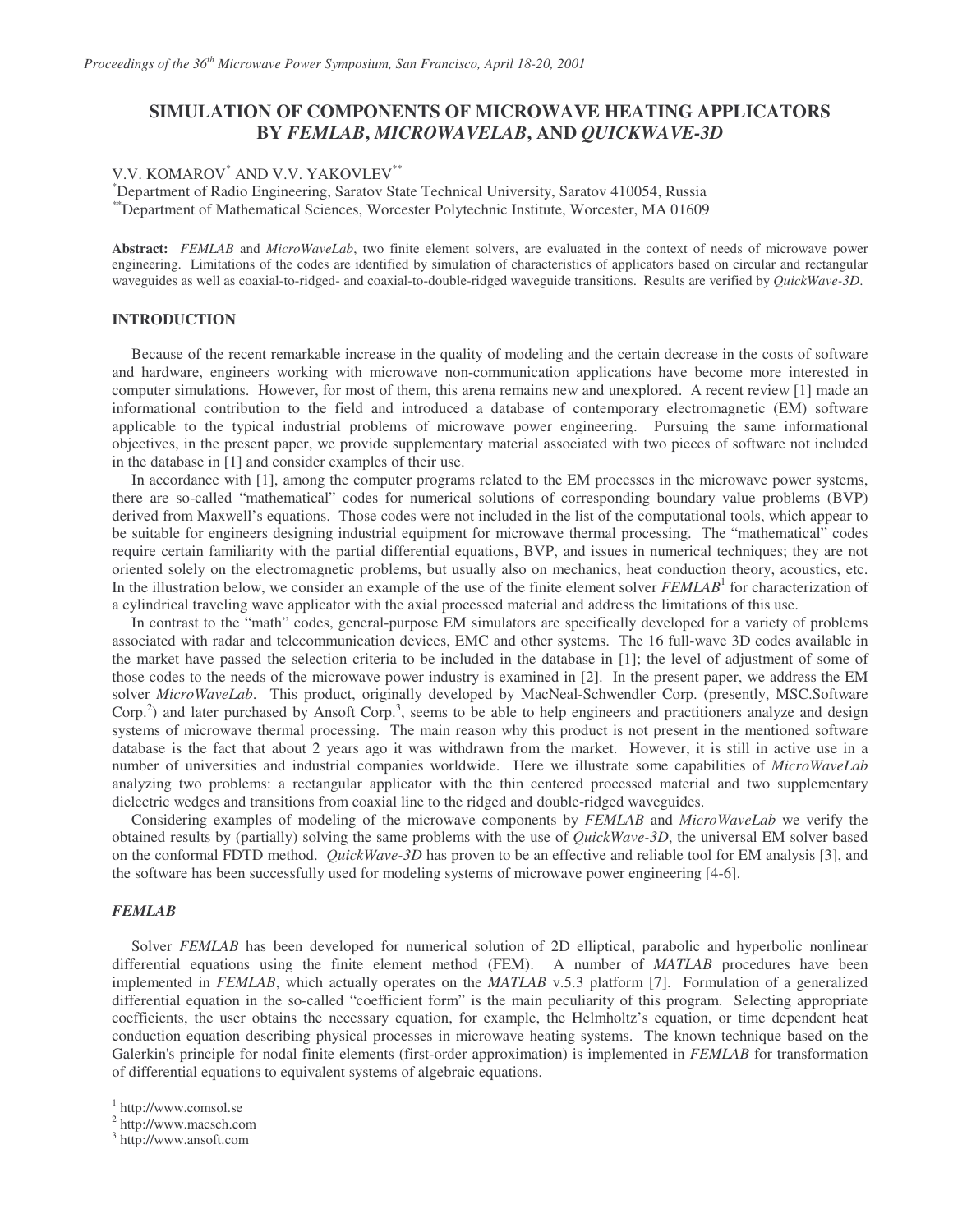The solver has been tested in computations of eigenmodes of several inhomogeneous waveguide structures. A good agreement between *FEMLAB*'s results and analytical data in [8] has been demonstrated only in the domain of the socalled "fast waves" for  $\beta / k < 1$ , where  $\beta$  is the phase constant and k is the free space wavenumber. This drawback is explained by the fact that the BVP solved in *FEMLAB* does not include the interface boundary conditions for  $\beta \neq 0$ . This in fact implies that it would not be feasible to expect highly accurate data from the FEMLAB analysis of the microwave heating problems where partial filling of a cavity is a principal point.

Some parameters of 2D components can nevertheless be determined by *FEMLAB* with sufficient accuracy. The code may be useful in microwave heating practice when it is required to find out the number and types of modes propagating in the waveguide system, including in the presence of dielectric materials. For instance, cutoff frequencies  $f_{ci}$  of  $p$  modes  $(i = 1, ..., p)$  could be of particular interest. For *FEMLAB*, the problems of that type appear to be natural: finding cutoff frequencies and the fields of the corresponding modes means determining eigenvalues and corresponding eigenfunctions of a matrix eigenvalue problem. The solution is explicit, quick, and convenient. At the same time, if the dielectric constant (DC) of the material is quite high, the mode for which the field is computed and visualized is hardly identified because the user has no implications on the originating modes. Consequently, no specific recommendations as of how the modes could be excited are generated.

Table 1 contains the cutoff frequencies obtained by *FEMLAB* for the construction shown in Fig. 1. The DC was intentionally set up quite high to imitate the value typical for some food products. The Table also includes *fci* computed by *QuickWave-3D* (300,000 cells; cell size in the cross-section is 2 x 2 mm). The agreement between the values is reasonable. Because of the nature of the FDTD technique, computation of *fci* by *QuickWave-3D* is more complicated, but at the same time beneficial practice-wise: the full-wave comprehensive solution implemented in the software generates the cutoff frequencies of the modes along with information on the type of their excitation. This information allows the user to easily track the field structures from the originating modes through the DC ranging from 1 to 45 and identify the modes as shown in Table 1.

The possibility of using *FEMLAB* for modeling of temperature patterns is another feature of the software, making it a notable option for some R&D-type microwave projects. Another advantage is associated with the low price of the software: it costs 10 to 20 times less than the full-wave EM simulators.

#### *MICROWAVELAB*

This computational tool based on 3D FEM in time domain was designed for comprehensive simulations of EM processes. The solver allows one to obtain parameters of scattering matrix (*S*-parameters), dispersion, wave impedance, and the field structure in the frequency range for microwave components partially loaded with lossless and lossy dielectric materials. *MicroWaveLab* seems to be satisfying all the selection criteria suggested in [1] except one: computation of the power dissipated in the material absorbing the EM field has not been implemented.

After a little practical work with the software, the user can notice that *MicroWaveLab* is very sensitive to the size and



Fig. 1. Geometry of a cylindrical applicator with axially symmetric processed material

curving of mesh elements. In order to generate an appropriate finite element model it is necessary to satisfy two major conditions. The first one is connected with maximum size of triangle  $L_{\text{max}}$  and the wavelength of the signal  $\lambda$  in the network:

$$
L_{\text{max}} \le 0.1 \lambda 2^{p-1} \tag{1}
$$

where *p* is the finite element order  $(p = 1, 2)$ . The second condition is that the user is required to evaluate a computational error in a local sub-domain where maximum gradients of the EM field are obtained [9].

Calculation of *S*-parameters may be useful in a variety of situations, for instance, to define matching characteristics of the microwave heating applicator to other components of the circuit. For example, the voltage standing wave ratio (VSWR)  $\rho$  can be expressed as [10]:

Table 1. Cutoff Frequencies in WC451 ( $R = 57.3$  mm) with Axial Dielectric Rod (Relative DC = 45).

| r/R  | Result        | Mode and cutoff frequency (in $GHz$ ) in the range 0.5-4 $GHz$ |             |           |           |           |           |           |      |           |                 |           |  |
|------|---------------|----------------------------------------------------------------|-------------|-----------|-----------|-----------|-----------|-----------|------|-----------|-----------------|-----------|--|
|      |               | $TE_{11}$                                                      |             | $TM_{01}$ |           | $TE_{21}$ |           | $TM_{11}$ |      | $TE_{01}$ |                 | $TE_{31}$ |  |
| 0    | Analytical    | 1.543                                                          |             | 2.014     |           | 2.555     |           | 3.209     |      | 3.209     |                 | 3.509     |  |
|      |               |                                                                | $\gamma$ na |           |           |           |           | $\tau t$  |      |           |                 |           |  |
| r/R  |               |                                                                |             |           |           |           |           |           | ОIJ  | ∩™        | 10 <sup>u</sup> | 1 J II    |  |
|      | QuickWave-3D  | 0.78                                                           | .49         | .96       | 2.03      | 2.58      | 2.76      | 3.12      | 3.17 | 3.42      | 3.51            | 3.56      |  |
| 0.15 | Mode: quasi   | $TM_{01}$                                                      | $TE_{11}$   | $TM_{11}$ | $TE_{01}$ | $TE_{21}$ | $TM_{02}$ |           |      |           |                 | $TE_{31}$ |  |
|      | <b>FEMLAB</b> |                                                                | 44.ء        |           | $\sim$    |           | 2.78      |           |      |           |                 | 3.66      |  |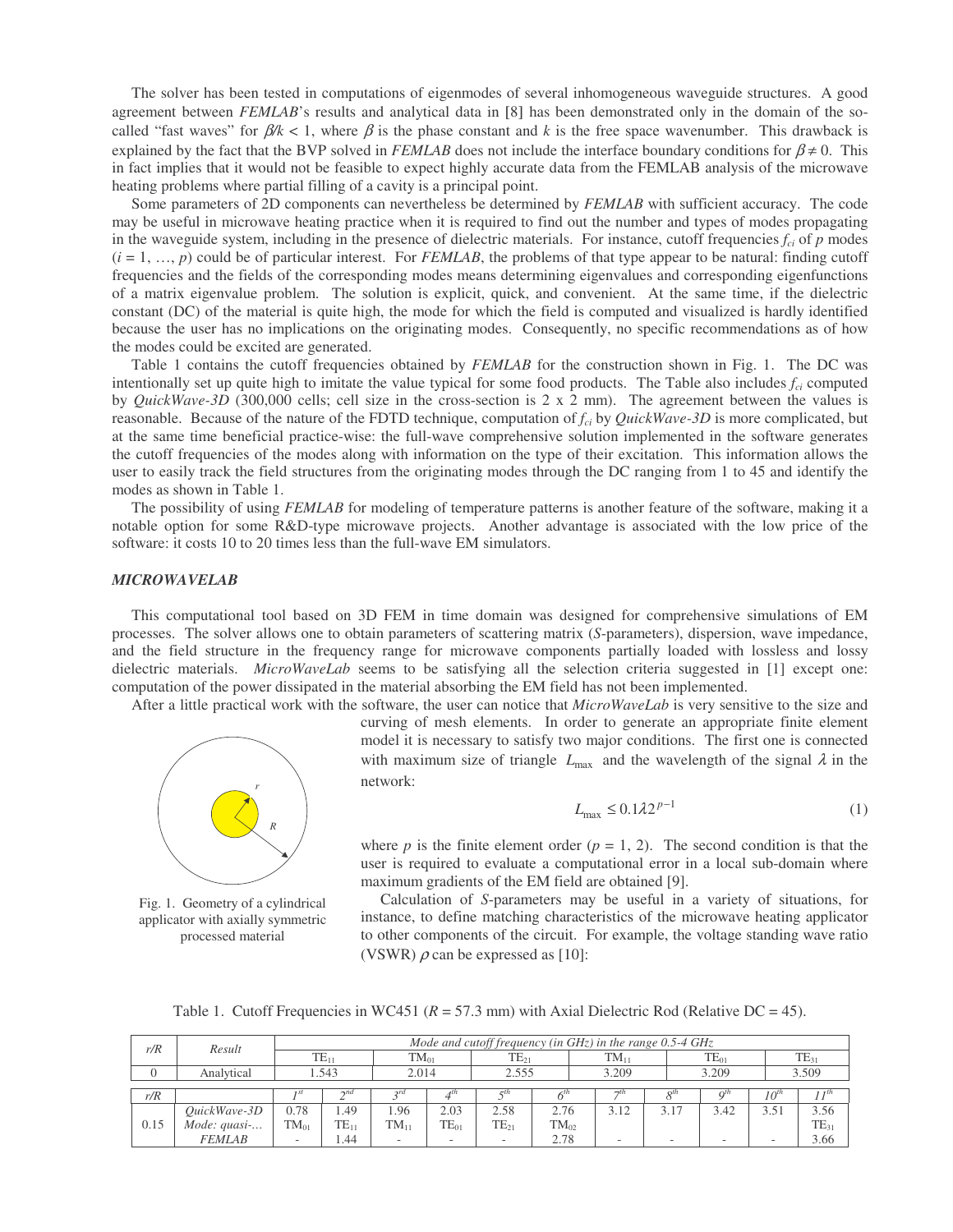

Fig. 2. Traveling wave applicator with centred heated layer and two symmetric dielectric wedges visualized by *QuickWave-3D*.

$$
\rho = (10^{0.05S_{11}} + 1)/(10^{0.05S_{11}} - 1)
$$
 (2)

where  $S_{11}$  (the reflection coefficient) is in dB, and the power of losses in a heated sample (*W*) is [11]:

$$
W = (1 - 10^{-0.1S_{11}} - 10^{-0.1S_{21}})^{0.5}
$$
 (3)

where  $S_{21}$  (the transmission coefficient) is also in dB.

#### First example

Phase and attenuation coefficients of the rectangular applicator with the thin slab of the lossy material (complex relative DC is  $\varepsilon_1 = 3.8 - i0.38$ ) and two auxiliary dielectric wedges  $(\varepsilon_2)$  have been determined with the aid of *MicroWaveLab*. The

phase coefficient and the reflection coefficient |*S*11| have been computed by *QuickWave-3D*.

Simulations have been made for a piece of rectangular waveguide with the cross-sectional sizes  $a = 90$  mm (wide wall) and  $b = 45$  mm (narrow wall) and the length  $L = 200$  mm; the width of the centred processed material is  $s = 5$  mm. The wedges are considered to be lossless. In the input of the structure, their edges are located in the midpoints of the lateral spaces between the sample and the waveguide walls; the wedge's width is linearly increased along the waveguide (Fig. 2). This construction resembles the one suggested in [12] for making the electric field in a rectangular applicator more uniform along the direction of wave propagation.

The computed normalized propagation constant is given in Table 2, where  $\alpha$  is the attenuation coefficient. In *MicroWaveLab*, the finite element mesh with approximately 9,000 prismatic elements was used for the symmetrical onequarter of the 3D structure with corresponding boundary conditions on the planes of symmetry. In *QuickWave-3D*, the construction was discretized into approximately 274,000 cells with a cell size of 1.5 mm for the entire construction. An agreement between the two computations seems to be reasonable. It turned out that reflections in this applicator depend on the dielectric constant of the (lossless) wedges in a hardly predictable manner. The dispersion characteristics of  $|S_{11}|$ possess resonances with different positions of the minima (Fig. 3); for example, at *f* = 2.45 GHz, the level of reflections increases non-linearly by 15 dB with an increase of  $\varepsilon_2$  from 2.1 to 9.0.

#### Second example

*MicroWaveLab* has also been used for designing and modeling of the components for excitation of the dominant mode in the standard ridged waveguide (RW) and double-ridged waveguide (DRW) by a coaxial line. The use of the RW and DRW as the basic elements of microwave heating systems was reported, for example, in [13].

The modeled transitions consists of a short section of the standard RW or DRW (100 mm length) and the coaxial lines with various *D/d*, where *D* and *d* are the diameters of the external and the internal conductors respectively. The internal conductor is connected with the metal septum at  $l = 42$  mm from the short-circuit end wall (Fig. 4).

Simulations of the transitions have been carried out using the finite element mesh with about 19,000 tetrahedrals (*MicroWaveLab*) and with about 177,000 rectangular cells of the finite difference mesh (*QuickWave-3D*). Fig. 5 shows the reflection coefficient of the transitions in the frequency range surrounding 2.45 GHz. Both codes hav e revealed the

resonant character of the graphs. Certain differences in the values of  $|S_{11}|$  can be justified by the nature of the computational approaches (*MicroWaveLab* is a circuit-solver whereas *QuickWave-3D* is a field-solver) and distinctions in modeling of the internal conductor, which turns out to be a critical parameter with respect to the reflection coefficient.

Table 2. Propagation Constant of the Dominant Mode in the Wedge Applicator for  $\varepsilon_1 = 3.8 - i0.38$  ( $f = 2.45$  GHz)

| $\varepsilon_2$ | Code                | $(\beta/k)_{11}$ | $(\alpha/k)_{11}$ | $(\beta/k)_{21}$ | $(\alpha/k)_{21}$ |
|-----------------|---------------------|------------------|-------------------|------------------|-------------------|
| 2.1             | <b>MicroWaveLab</b> | 0.956            | 0.057             | 1.302            | 0.043             |
|                 | OuickWave-3D        | 0.959            |                   | 1.284            |                   |
| 3.8             | <b>MicroWaveLab</b> | 0.976            | 0.054             | 1.724            | 0.032             |
|                 | OuickWave-3D        | 0.976            |                   | 1.691            |                   |
| 9.0             | MicroWaveLab        | 1.030            | 0.048             | 2.666            | 0.018             |
|                 | OuickWave-3D        | 1.036            |                   | 2.612            |                   |



Fig. 3. Reflections in the wedge applicator for different DC of the wedges; computed by *QuickWave-3D.*